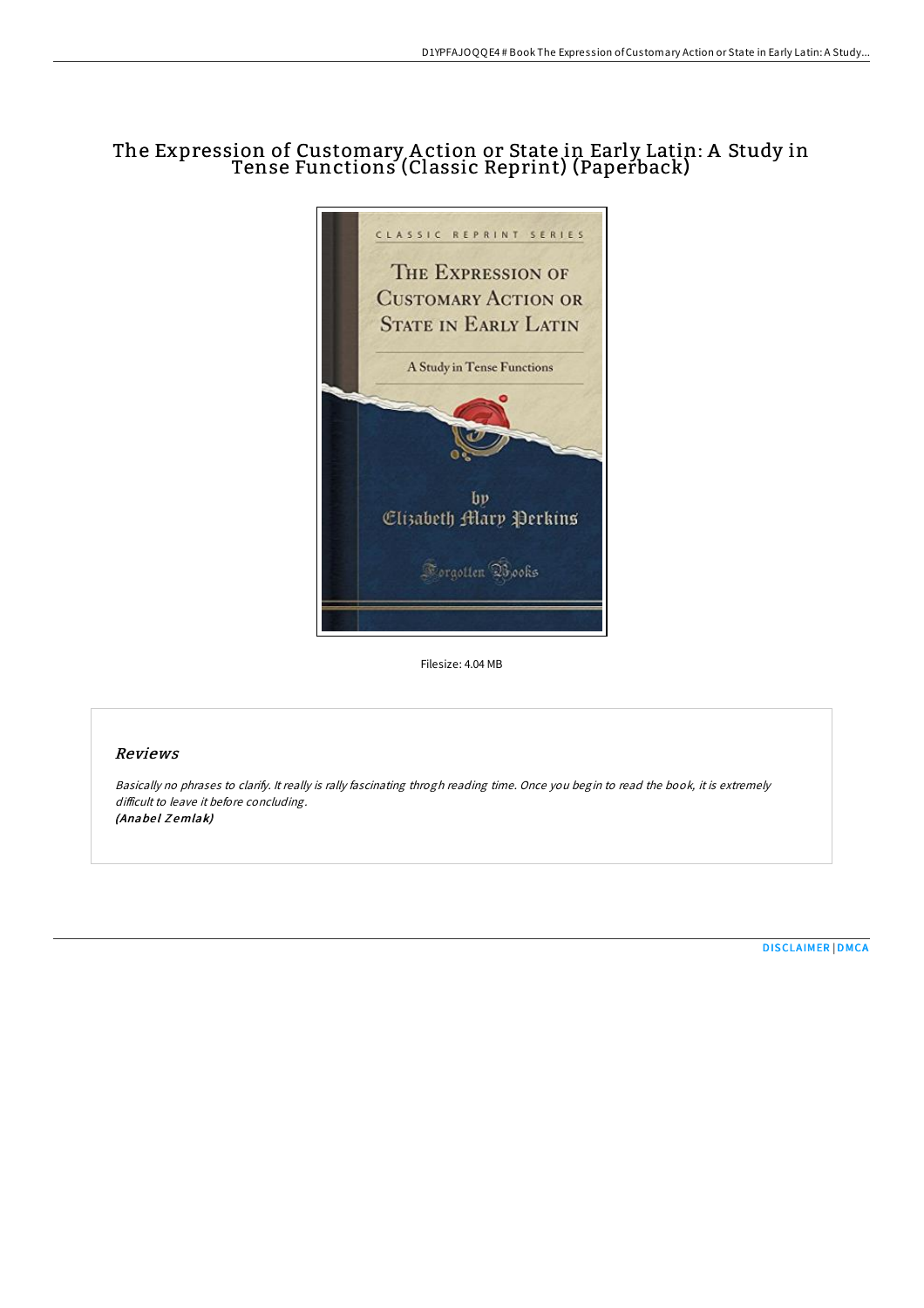# THE EXPRESSION OF CUSTOMARY ACTION OR STATE IN EARLY LATIN: A STUDY IN TENSE FUNCTIONS (CLASSIC REPRINT) (PAPERBACK)



Forgotten Books, 2018. Paperback. Condition: New. Language: English . Brand New Book \*\*\*\*\* Print on Demand \*\*\*\*\*. Excerpt from The Expression of Customary Action or State in Early Latin: A Study in Tense Functions In an article on the Imperfect Indicative in Plautus and Terence, Wheeler shows progressive and aoristic uses of the imperfect, and from the progressive use, customary past action, frequentative, occasional, conative and inceptive uses are developed. Further, the customary past idea is largely dependent upon the contrast in time and the meaning of the verb. With the exception of the last-mentioned article, these views are not based ou any complete collection in a given period. They are, therefore, almost entirely theoretical. All agree that the imperfect is commonly employed to express customary past action. Some scholars regard this as a function innate in the tense; others, as developed from the one usage, that of describing an action not yet complete. Many scholars, however, attribute to the imperfect an aoristic use parallel with the perfect. As the views in the grammars are either contradictory or indefinite, it has been the purpose of the present writer to make a complete study of the expression of customary action in the earliest stage of its development. The problem, then, is to investigate this function of the imperfect more carefully, endeavoring to define it, and, if possible, discover its origin and trace its development. The idea of custom, habit, etc., may be expressed in various ways, and these expressions have been collected in order to ascertain what light is thrown by them upon this function of the tense. In the case of the imperfect, especial attention has been given to the context, in order to find out whether the tense alone expresses cus tomary action in the past, or whether it...

Read The Expression of Customary Action or State in Early Latin: A Study in Tense Functions (Classic [Reprint\)](http://almighty24.tech/the-expression-of-customary-action-or-state-in-e.html) (Pape rback) Online

B Do wnload PDF The Expression of Customary Action or State in Early Latin: A Study in Tense Functions (Classic [Reprint\)](http://almighty24.tech/the-expression-of-customary-action-or-state-in-e.html) (Paperback)